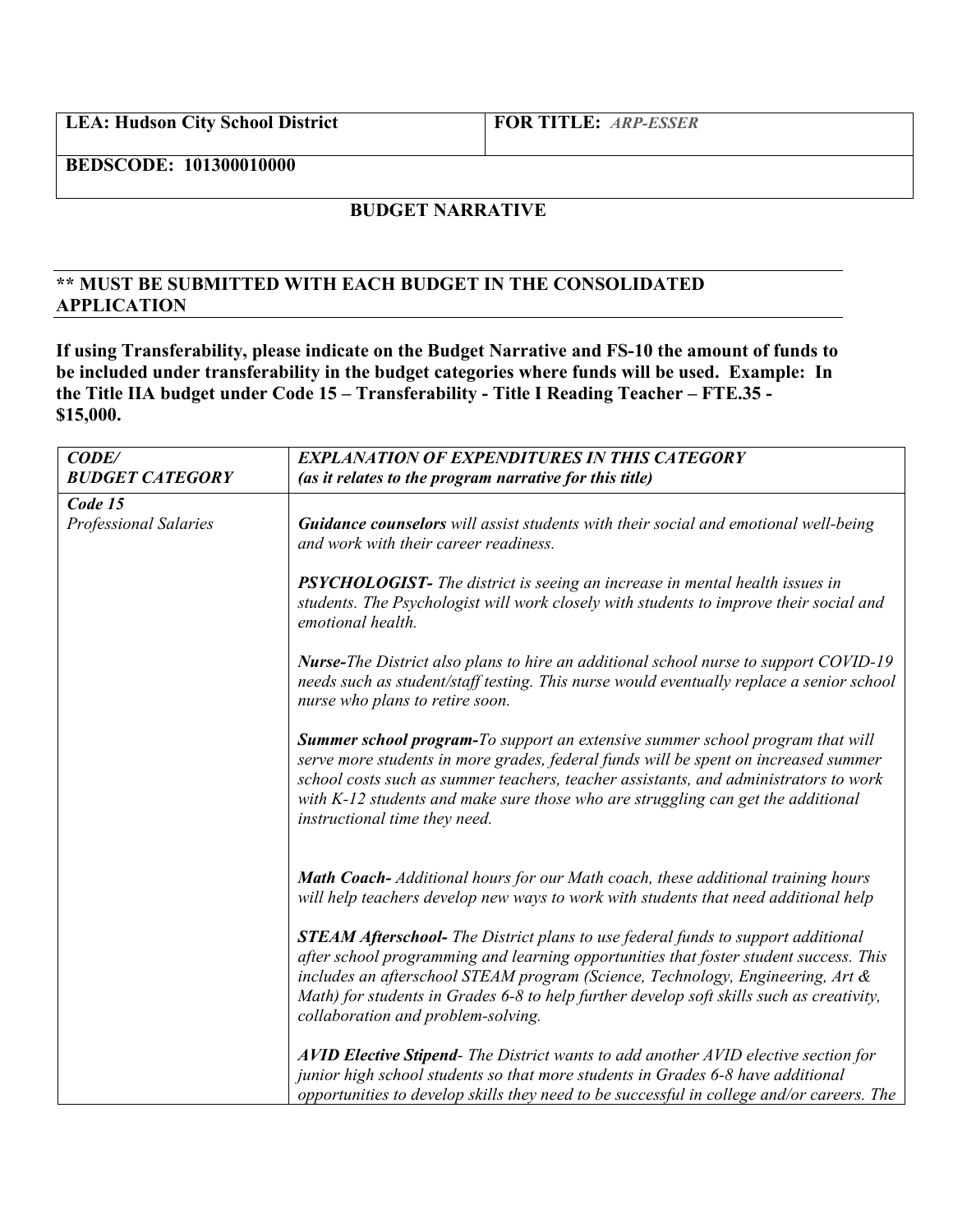|                               | AVID program (Advancement Via Individual Determination) places emphasis on<br>growing skills in writing, critical thinking, teamwork, organization and reading.                                                                                                                                                                                                                                                                                                                                                                                                                                                                                                                              |
|-------------------------------|----------------------------------------------------------------------------------------------------------------------------------------------------------------------------------------------------------------------------------------------------------------------------------------------------------------------------------------------------------------------------------------------------------------------------------------------------------------------------------------------------------------------------------------------------------------------------------------------------------------------------------------------------------------------------------------------|
|                               | <b>Long-term Substitutes-</b> Like many districts, HCSD is struggling this year to find<br>enough reliable substitutes to step in when teachers and staff must be out of school.<br>The District will put ARP funds toward hiring long-term substitutes that would be<br>available every day to sub for teachers in any building.                                                                                                                                                                                                                                                                                                                                                            |
|                               | <b>Teachers ALP Nightschool</b> The District will use ARP funds to pay for 2 teachers to be<br>available during evening hours and provide support to students who are at risk of<br>dropping out of school. The goal of this alternative learning program is to ensure<br>these students can get the resources and support they need to graduate.                                                                                                                                                                                                                                                                                                                                            |
|                               | <b>Diversity Manager</b> ARP funds will allow the District to hire a Diversity, Equity and<br>Inclusivity (DEI) Manager (certificated) to support students and staff in addressing<br>issues and opportunities of equity that impact student learning. This position is an<br>essential component in ensuring that all students receive the resources they need so<br>they can graduate and be successful after high school. The DEI Manager would work<br>closely with administrators, faculty, local governments, community organizations and<br>other stakeholders to develop and implement programs for ensuring fair and equitable<br>treatment of individuals in the school community. |
|                               |                                                                                                                                                                                                                                                                                                                                                                                                                                                                                                                                                                                                                                                                                              |
| Code 16                       |                                                                                                                                                                                                                                                                                                                                                                                                                                                                                                                                                                                                                                                                                              |
| <b>Support Staff Salaries</b> | Summer School Aide- The District will hire teacher aides for summer school. These<br>support staff will work with teachers and students during an extensive K-12 summer<br>school program aimed at ensuring that struggling students have access to the<br>additional instructional time and social/emotional support they need.                                                                                                                                                                                                                                                                                                                                                             |
|                               | ALP night school teachers' aides. These teachers' aides will assist the teachers at<br>night school. This school will be available at night to work with kids that are at risk of<br>dropping out of school. The goal is to get these students the resources they need to<br>graduate.                                                                                                                                                                                                                                                                                                                                                                                                       |
| Code 40                       |                                                                                                                                                                                                                                                                                                                                                                                                                                                                                                                                                                                                                                                                                              |
| <b>Purchased Services</b>     | <b>Camp Invention</b> The District would use federal funds to support its summer STEM<br>program. This includes offsetting program costs for Camp Invention so it is more<br>affordable for Hudson families (K-6).                                                                                                                                                                                                                                                                                                                                                                                                                                                                           |
|                               | <b>LETRS Training:</b> The District will provide 40 educators with 6 days of sessions of<br>professional development opportunities through LETRS (Language Essentials for<br>Teachers of Reading and Spelling) so they can gain a deeper knowledge of the science<br>of reading and how it relates to literacy instruction.                                                                                                                                                                                                                                                                                                                                                                  |
|                               | <b>HVAC Review and Upgrades:</b> The District will seek a professional review of its<br>HVAC system (heating, ventilation, and air conditioning) in all school buildings and<br>make improvements to its HVAC system based on the review's recommendations.                                                                                                                                                                                                                                                                                                                                                                                                                                  |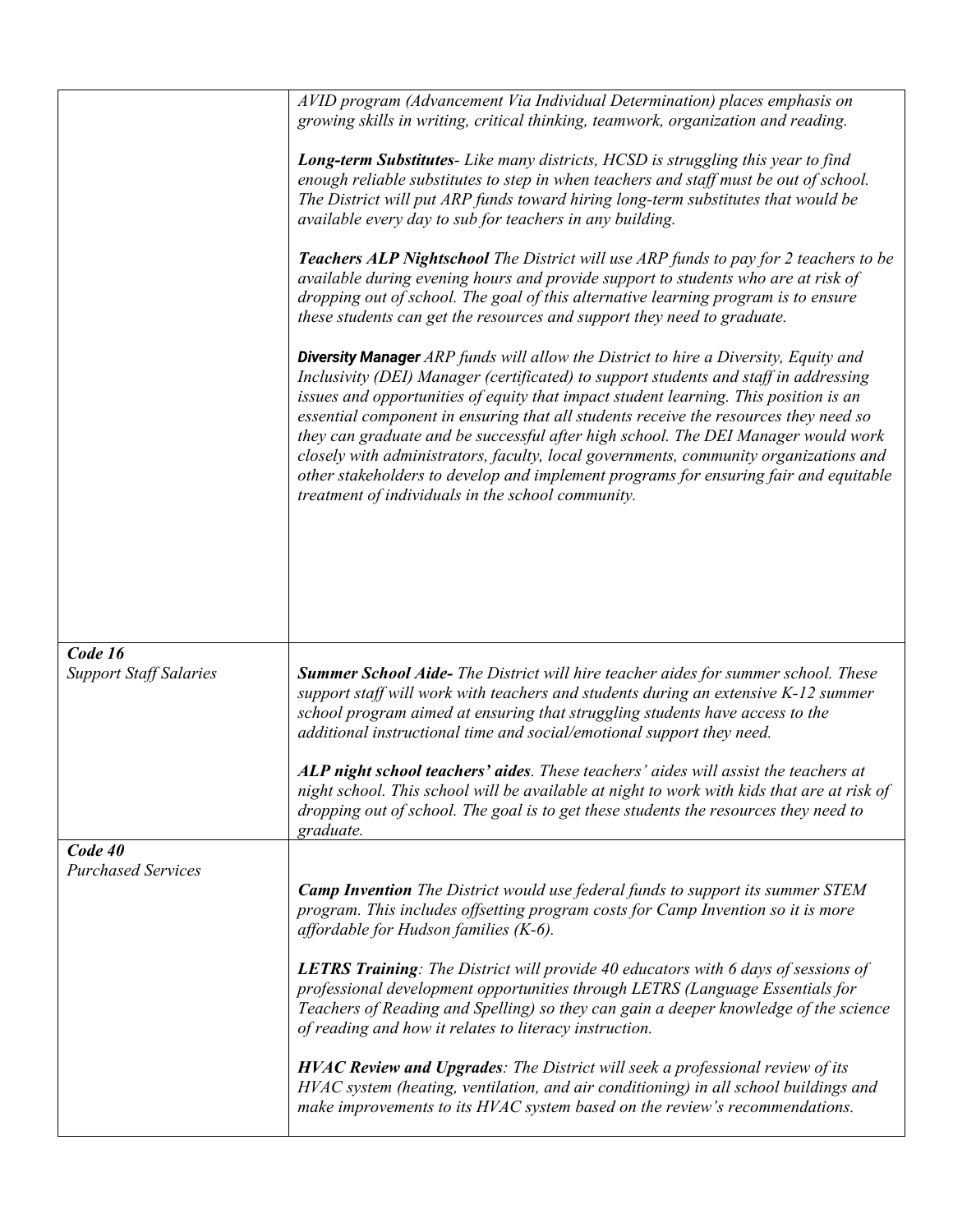| <b>CKLA Professional Development:</b> The District would like to purchase additional<br>professional development opportunities for our literacy specialists to supplement our<br>new comprehensive reading program, Common Knowledge Language Arts (CKLA).<br>This training will help us combat learning loss, provide enhanced remediation for our<br>struggling students, and support our ENL population. The District will also provide<br>on-site coaching for CKLA 2nd addition for two consecutive days for all the teachers<br>$K-5$ .                                                                                                                                                                                                                             |
|---------------------------------------------------------------------------------------------------------------------------------------------------------------------------------------------------------------------------------------------------------------------------------------------------------------------------------------------------------------------------------------------------------------------------------------------------------------------------------------------------------------------------------------------------------------------------------------------------------------------------------------------------------------------------------------------------------------------------------------------------------------------------|
| Virtual learning (badging)- The District would like to purchase online coding courses<br>for elementary students through OYOClass. This program can be completed in or out<br>of school. It would also provide professional development opportunities for educators.<br>OYOClass is an NYSED CTLE approved sponsor.                                                                                                                                                                                                                                                                                                                                                                                                                                                       |
| <b>JH gym repairs-</b> The District would use stimulus funds to complete needed repairs<br>and enhancements in the junior high school gymnasium. The damaged acoustic wall<br>panels would be repaired or replaced.                                                                                                                                                                                                                                                                                                                                                                                                                                                                                                                                                       |
| <b>JH gym AV upgrade-</b> The District would also like to purchase a new video screen and<br>sound system for the junior high school gym that would provide new teaching<br>opportunities for the Physical Education curriculum, as well as the opportunity to hold<br>more events in the gym that may support the social-emotional welfare of a student.                                                                                                                                                                                                                                                                                                                                                                                                                 |
| <b>Elementary Playground</b> : Federal funds would be used to make the elementary school<br>playground wheelchair accessible so that all students may use the playground safely.                                                                                                                                                                                                                                                                                                                                                                                                                                                                                                                                                                                          |
| High 5 Ropes course-High 5 provides educational experiences for all ages that<br>develop a sense of connection and community in a learning environment of discovery,<br>challenge, and fun. As students return and have social and emotional issues we look<br>to this program to help boost self-confidence and teamwork in our students to improve<br>their emotional well-being. This amount includes staff training as well as the purchase<br>and installation of the equipment.                                                                                                                                                                                                                                                                                     |
| <b>Backup software-The District will be purchasing the Veeam Software to help virtual</b><br>backup our files, and protect us from losing any data.                                                                                                                                                                                                                                                                                                                                                                                                                                                                                                                                                                                                                       |
| <b>Media room-</b> The district will be working with Audio Video Corportation to set up a<br>media room and provide train on how to use the new equipment. Media literacy<br>education is intended to promote awareness of media influence and create an active<br>stance towards both consuming and creating media. It allows students to access,<br>critically evaluate and create an active stance towards both consuming and creating<br>media. Through this program students will improve their communication skills using<br>various writing techniques that force students to collaborate, think critically, and do<br>research. These skills are essential for college and career success. This program will<br>also shed light on a career in the news industry. |
|                                                                                                                                                                                                                                                                                                                                                                                                                                                                                                                                                                                                                                                                                                                                                                           |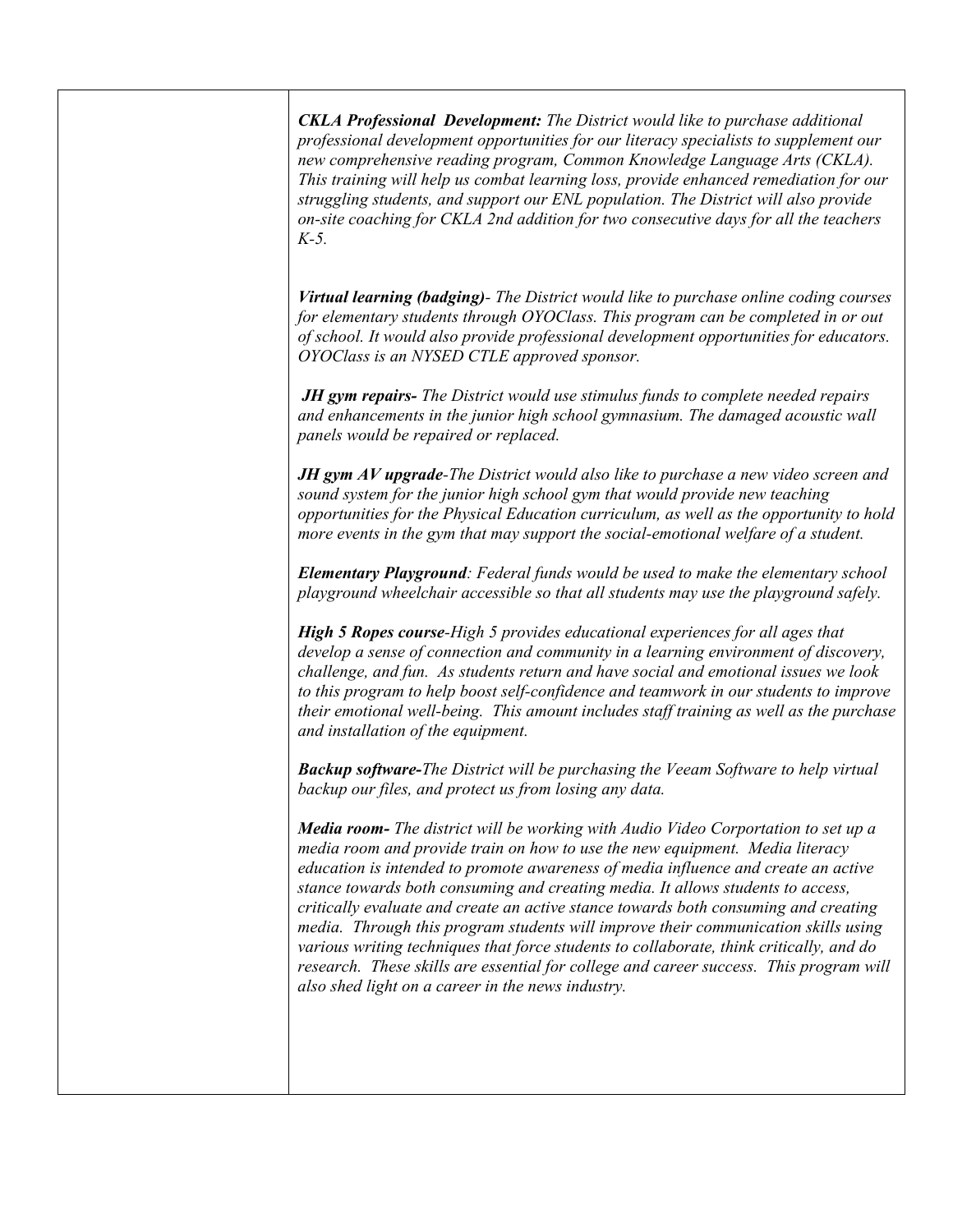| Code 45                       | <b>COVID Supplies-</b> Disposable Mask Adult and Child Sizes (boxes), Cleaning Supplies                                                                                                     |
|-------------------------------|---------------------------------------------------------------------------------------------------------------------------------------------------------------------------------------------|
| <b>Supplies and Materials</b> | (Cases), Disinfectant wipes, Hand Sanitizer (Cases)- The district has seen an increased<br>cost and use of these items during the Covid-19 Pandemic. We will use these funds to             |
|                               | make sure we have enough of all these essential PPE equipment on hand for all the                                                                                                           |
|                               | students and staff, and we have enough Bleach (cleaning supplies) to disinfect the                                                                                                          |
|                               | classrooms.                                                                                                                                                                                 |
|                               | Chromebooks and Licenses- Our Chromebooks for our students are nearing the end of<br>life, we will use these funds to replace 500 of the 1700 Chromebooks that we have for<br>our students. |
|                               | Misc Summer School Supplies for the classroom- These funds will be used to get the                                                                                                          |
|                               | necessary supplies for our summer school program, such as notebooks, pencils, pens,<br>workbooks for all students.                                                                          |
|                               | <b>Summer Stem Supplies</b> From Community learning- We will use these funds to purchase                                                                                                    |
|                               | STEM kits for grades K-8 to help support the Summer STEM program.                                                                                                                           |
|                               | <b>LETRS Manuals for Vol. 1 and Vol. 2.</b> We will purchase Vol 1 and Vol 2 manuals for                                                                                                    |
|                               | our 40 of our teachers. This will provide our teachers and administrators with deep                                                                                                         |
|                               | knowledge on how to be literacy and language experts in the science of reading.                                                                                                             |
|                               | <b>Esports-competitive video gaming Supplies-</b> The benefits of adding this to our                                                                                                        |
|                               | elementary school community are many including Improved hand-eye coordination,                                                                                                              |
|                               | improved attention & visual acuity, improved basic visual processing and executive                                                                                                          |
|                               | function, problem-solving & strategy skill development, and boosting self-confidence                                                                                                        |
|                               | and player socialization. This also integrates coding into the program that stokes                                                                                                          |
|                               | student interest in STEAM.                                                                                                                                                                  |
|                               |                                                                                                                                                                                             |
|                               | <b>CKLA materials-</b> The district will be purchasing 12 classroom kits to support intensive                                                                                               |
|                               | interventions to support student needs in the core 5 (Phonics, phonemic awareness,                                                                                                          |
|                               | vocabulary, fluency and comprehension.) and help compact learning loss. These kits will                                                                                                     |
|                               | be for grades k-5.                                                                                                                                                                          |
|                               |                                                                                                                                                                                             |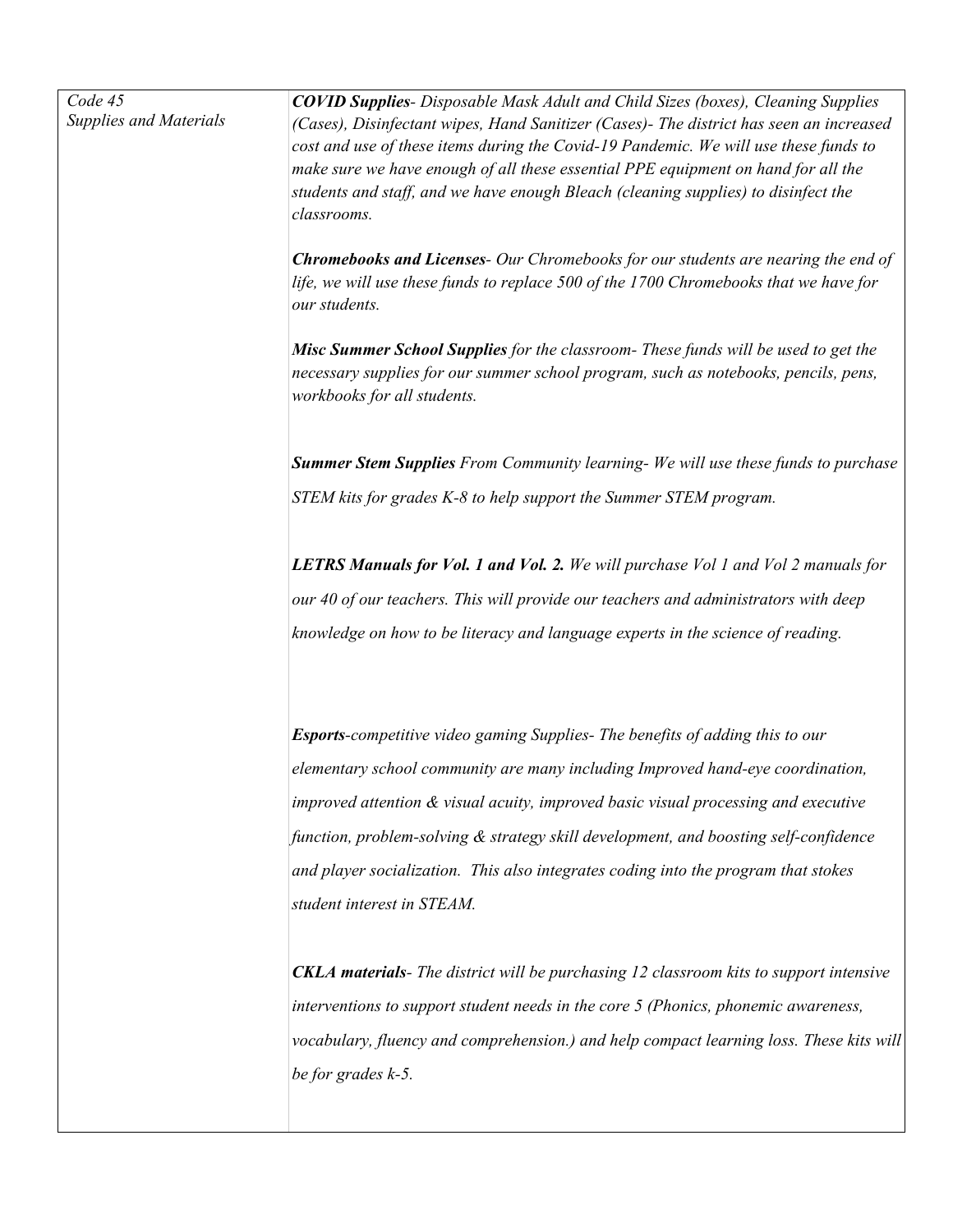*New Multi-Channel Walkie-talkies- The High school uses walkie-talkies to communicate with one another. Their walkie-talkies are old and outdated. This has caused some safety concerns in the past. We will use these funds to upgrade these walkie-talkies to multi-channel ones, and get a new UHF Repeater to improve their communication.*

*Math resource library- We will be purchasing many different hands-on supplies to allow for greater conceptual understanding we are in need of literature to build conceptual understanding and manipulatives to allow the students to gain scaffolded mastery. Building vocabulary and scaffolding skills in mathematics is a struggle for many students. One way to do this is to use literature and hands-on materials that are based on math. We would like to purchase a math resource library to accomplish this goal.*

*New Dell Interactive displays for the classroom (Mount, chrome box, and other Hardware included)- We used these funds to upgrade all of our monitors and displays in all of our classrooms. This will give our teachers some additional resources to help students.* 

## *District Server Room Upgrade-*

*Media room- We will be purchasing a switchboard, Display, cabling, TelePrompter, Software and a new Desk to support our Media Literacy program. Media literacy education is intended to promote awareness of media influence and create an active stance towards both consuming and creating media. It allows students to access, critically evaluate and create an active stance towards both consuming and creating media. Through this program, students will improve their communication skills using various writing techniques that force students to collaborate, think critically, and do*  research. These skills are essential for college and career success. This program will *also shed light on a career in the news industry.*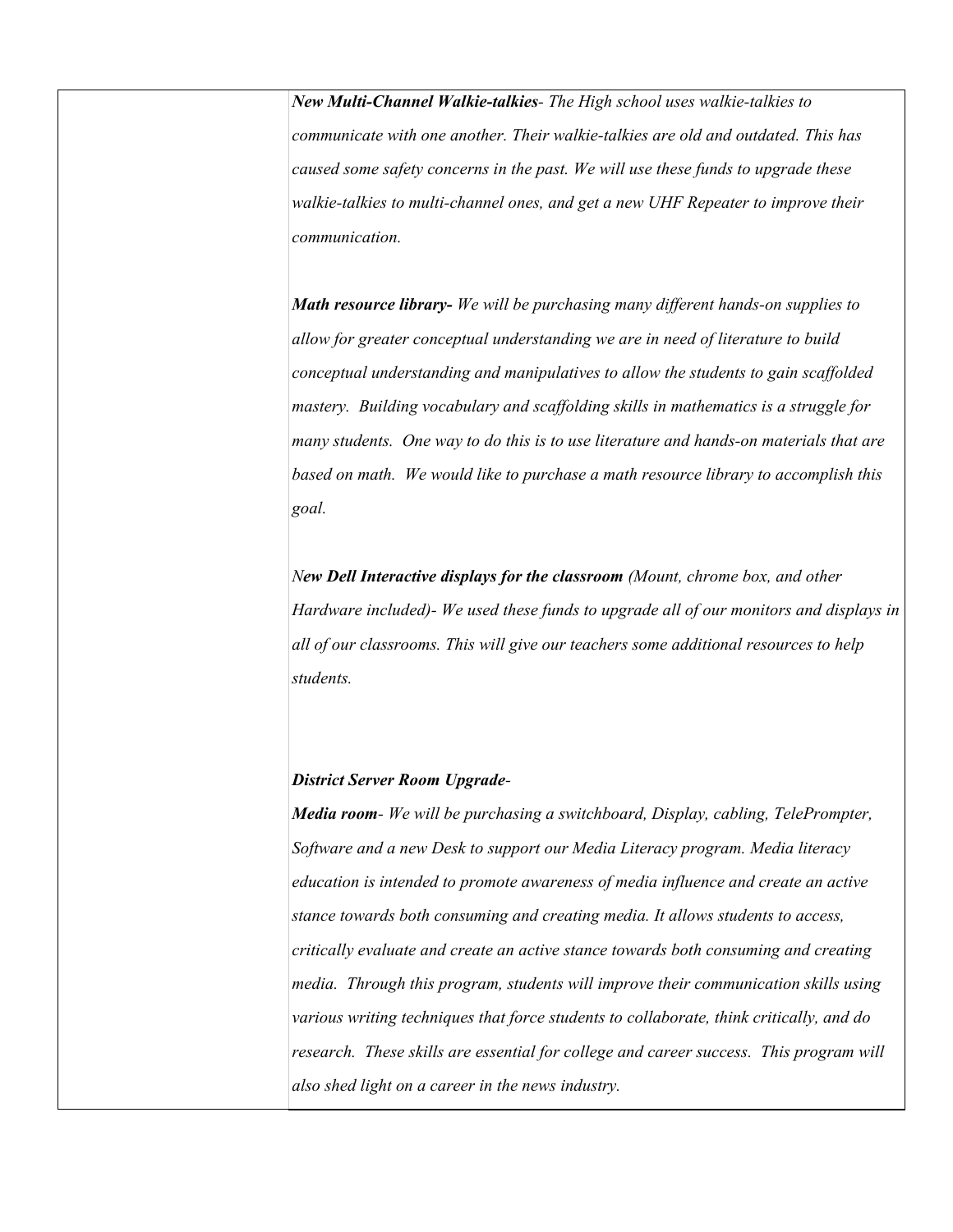|                                   | Yoga Mats- The district will purchase 50 yoga mats to help students switch will be used<br>in our physical education classes. The section will help students with reducing stress<br>and improving their social and emotional health.<br><b>Upgrades to District server room-</b> The district IT infrastructure is out of date we have<br>servers that are at end of life and need to be updated immediately. We will purchase a<br>Rack PDU Strips and Network SFP Module to be part of our District server room |
|-----------------------------------|--------------------------------------------------------------------------------------------------------------------------------------------------------------------------------------------------------------------------------------------------------------------------------------------------------------------------------------------------------------------------------------------------------------------------------------------------------------------------------------------------------------------|
|                                   | upgrade.                                                                                                                                                                                                                                                                                                                                                                                                                                                                                                           |
| Code 46<br><b>Travel Expenses</b> | <b>Summer Transportation-</b> The District would use federal funds to expand its<br>transportation contracts and provide transportation to and from summer school so that<br>more students may attend.                                                                                                                                                                                                                                                                                                             |
|                                   | ALP Night School transportation-, the District would offer transportation for students<br>attending the evening alternative learning program.                                                                                                                                                                                                                                                                                                                                                                      |
|                                   | <b>Late Bus</b> -This funding will also allow the District to provide late bus service at least<br>three days per week so that all students have opportunities to stay after school for<br>additional help.                                                                                                                                                                                                                                                                                                        |
|                                   | <b>STEM Transportation and Camp Invention</b> The District would use federal funds to<br>support its summer STEM program and provide bus transportation to increase<br>opportunities for students from low-income households to participate in the summer<br>STEM enrichment program.                                                                                                                                                                                                                              |

٦